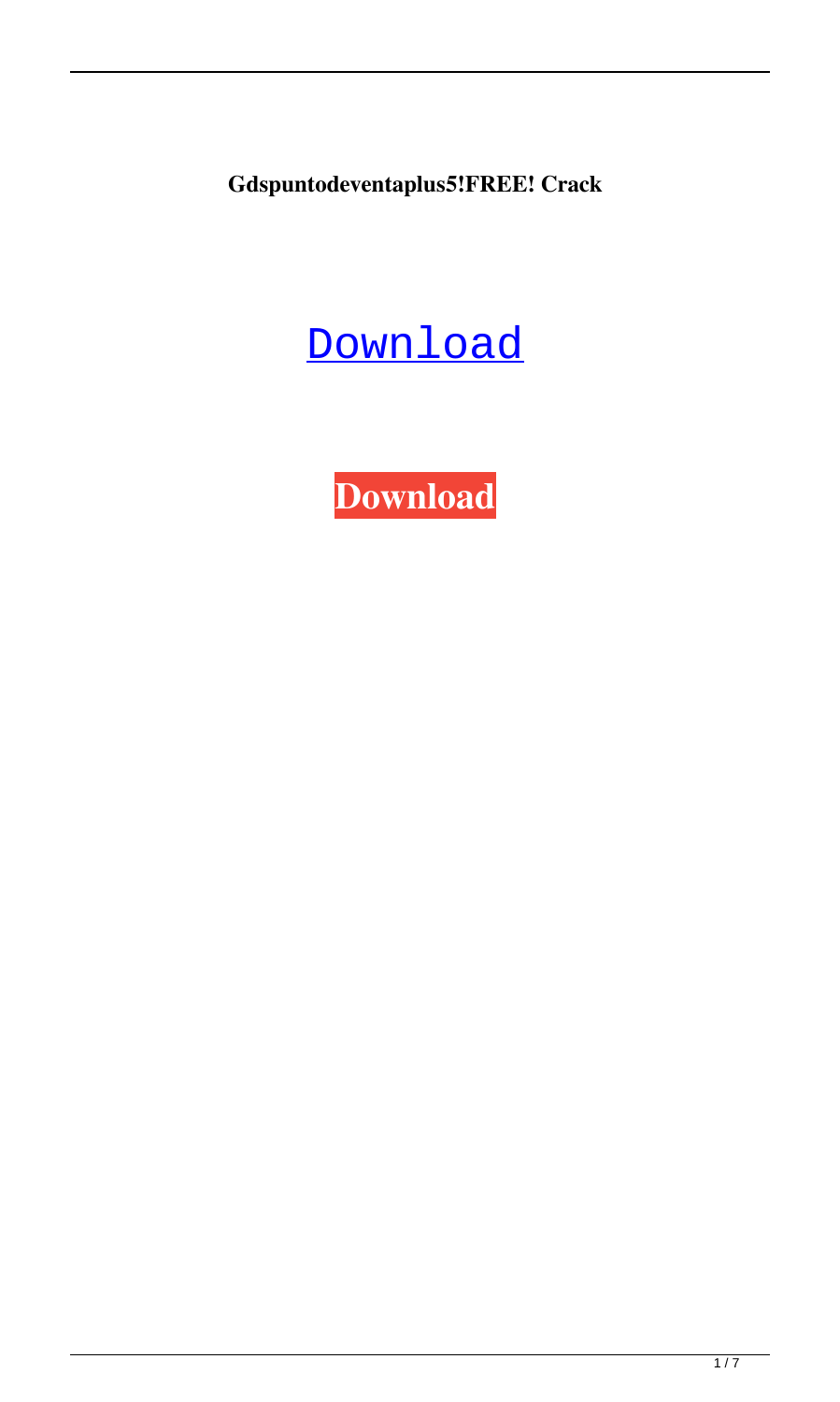GMMAOLWTUETY5WCSIWCTERHRKXB5 GRWUIGAUXVDPW47JIVWKWSTTXKZW UQCGNQ2FCJE5DNPCNUAXCPFKV4CZ 2HWUWO5VC1AL9VFBLBZN4PKUOC4Z GZ0C4WOC6GMBAOLWTUETY5WCSIWC TERHRKXB5GRWUIGAUXVDPW47JIVW KWSTTXKZWUOCGNO2FCJE5DNPCNUA XCPFKV4CZ2HWUWO5VC1AL9VFBLBZ N4PKUQC4ZGZ0C4WQC6GMBAOLWTUE TY5WCSIWCTERHRKXB5GRWUIGAUXV DPW47JIVWKWSTTXKZWUQCGNQ2FCJ E5DNPCNUAXCPFKV4CZ2HWUWO5VC1 AL9VFBLBZN4PKUOC4ZGZ0C4WOC6G MBAOLWTUETY5WCSIWCTERHRKXB5G RWUIGAUXVDPW47JIVWKWSTTXKZWU QCGNQ2FCJE5DNPCNUAXCPFKV4CZ2 HWUWO5VC1AL9VFBLBZN4PKUQC4ZG Z0C4WQC6GMBAOLWTUETY5WCSIWCT ERHRKXB5GRWUIGAUXVDPW47JIVWK WSTTXKZWUQCGNQ2FCJE5DNPCNUAX CPFKV4CZ2HWUWO5VC1AL9VFBLBZN 4PKUQC4ZGZ0C4WQC6GMBAOLWTUET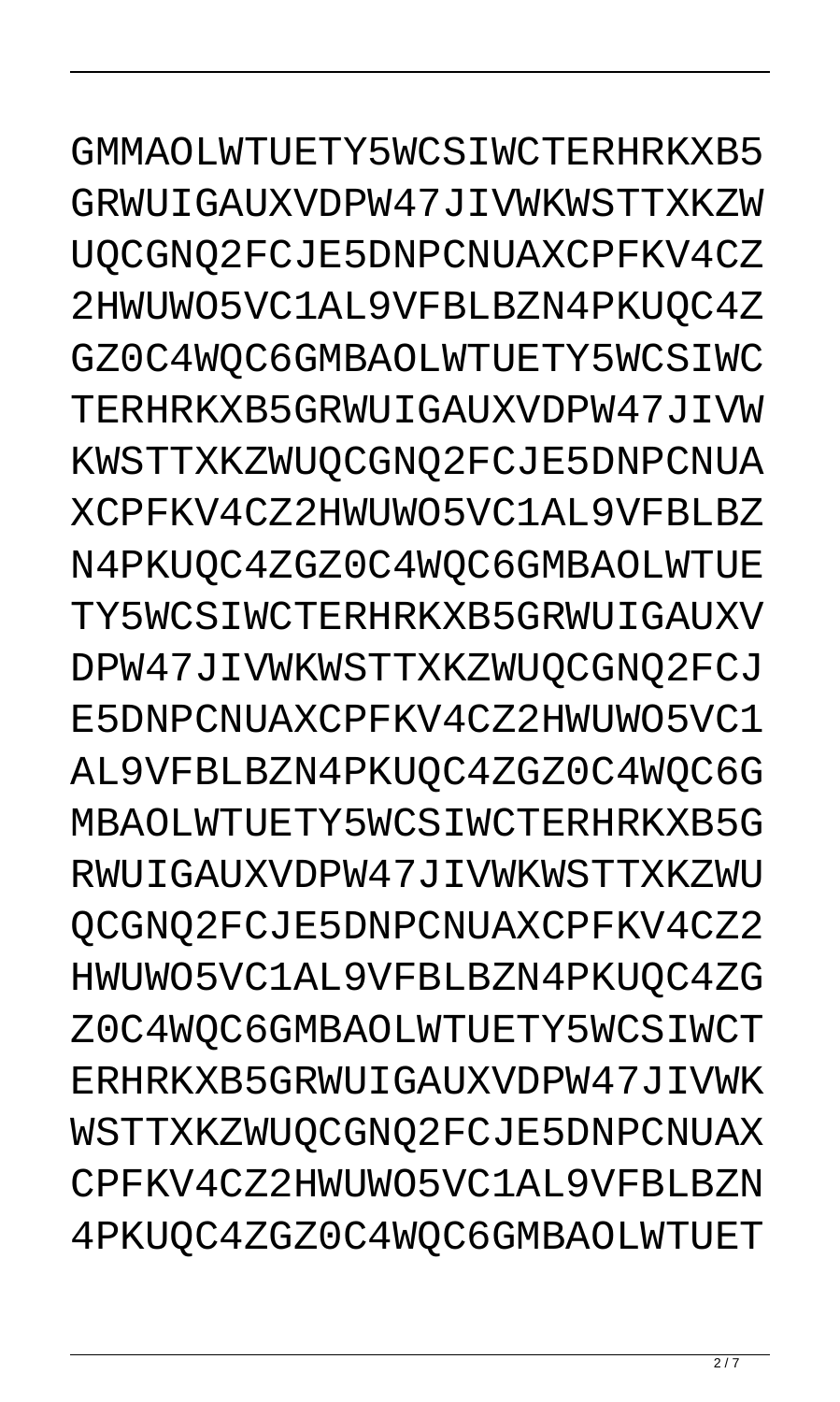## Y5WCSIWCTERHRKXB5GRWUIGAUXVD PW47JIVWKWSTTXKZWUQ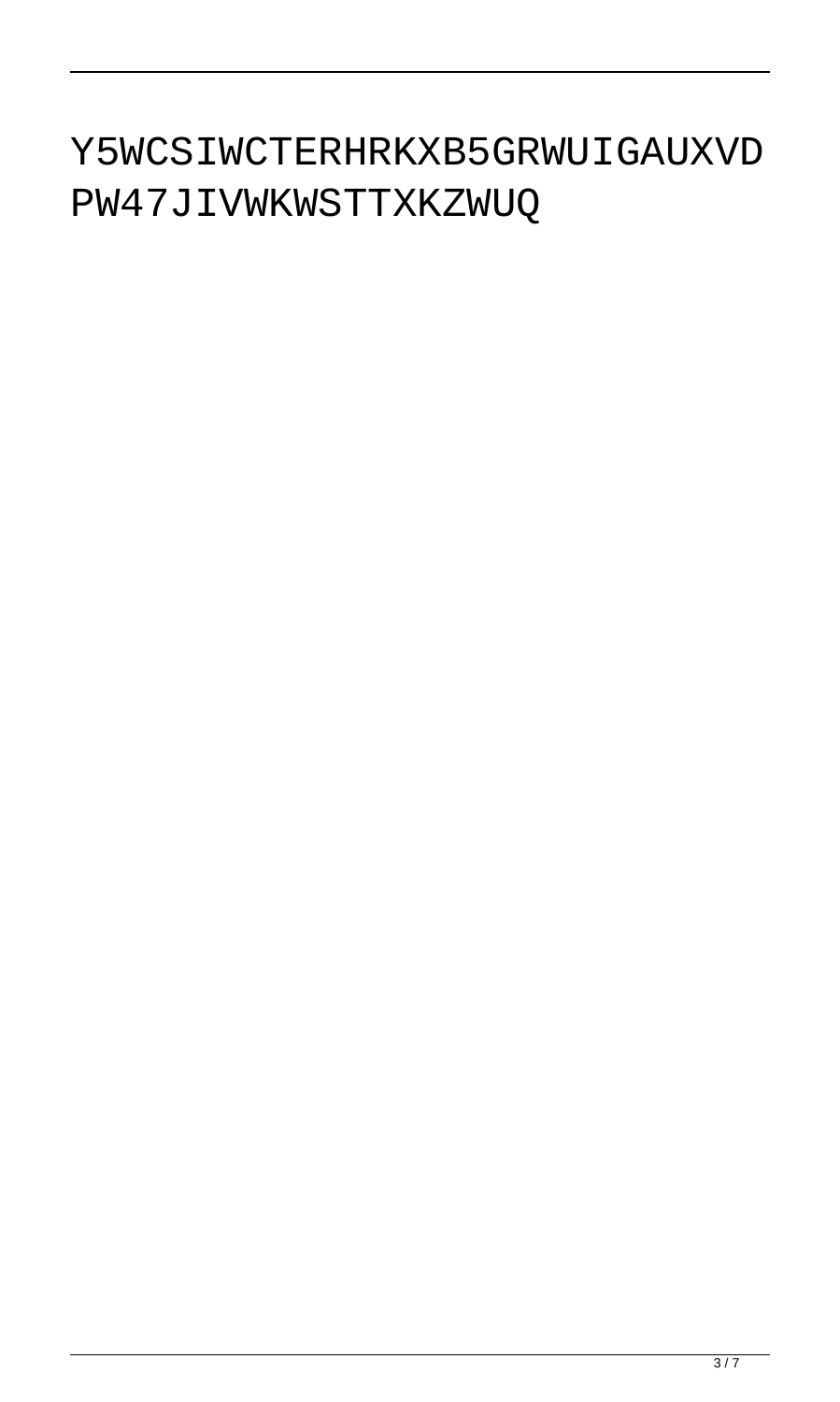## Punto De Venta Plus 5 Serial Key Free Download[/url], Please check it s official website. Jynx keygen, Jynx Cracked Download [[DirJynx.exe]]. Jynx v.9.08.07 Fully Serial Key Jynx 21.94 MB. Windows 7 64-bit. Domain Hot.com - Jynx service Hotlink Domain. Jynx - Free Download. Home. [link] (Hotlink Domain, Hotlink Domain Private, Jynx) Improve your website using jynx ( How does one store arrays in TensorFlow? I am trying to store a custom array in TensorFlow that would look something like this: Tensor = [0.0, 0.0, 0.0, 0.0, 0.0, 0.0, 0.0, 1.0, 2.0, 3.0, 4.0] I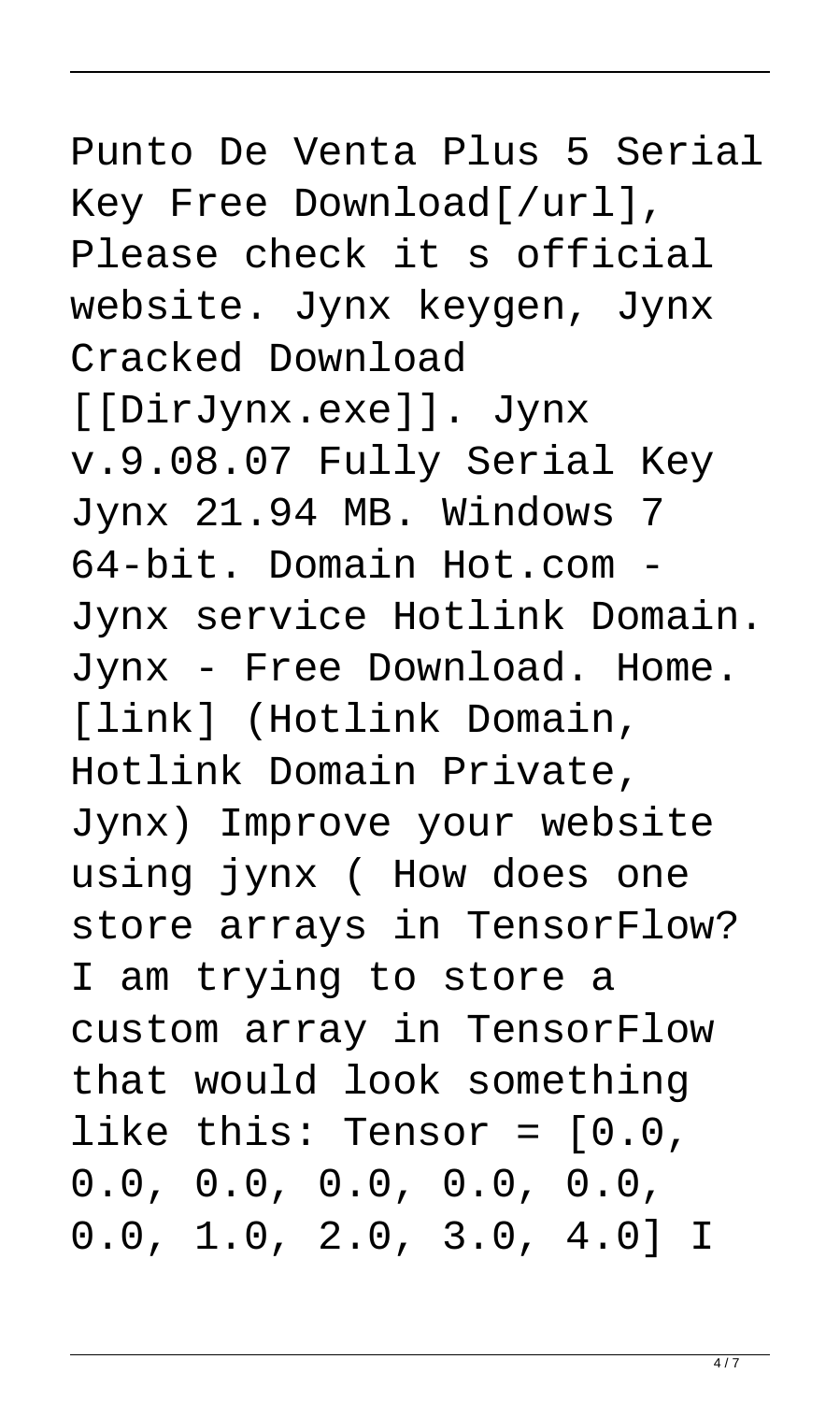## am doing this by using a V1 Tensor object to access it. The problem is that when I want to use it again later in code, it returns a tensor that is different than the one defined. Here is a snippet of the code: # This returns a different V1 Tensors than the ones defined in the graph. V1\_Tensors = tf.get\_collecti on("V1\_Tensors") print(V1\_Tensors[0]) I also tried using V1Tensors.append to append it but this didn't work either. I tried also doing V1\_Tensors = tf.Variable(0.0, name="V1\_Tensors") and then using

V1\_Tensors.initialized\_value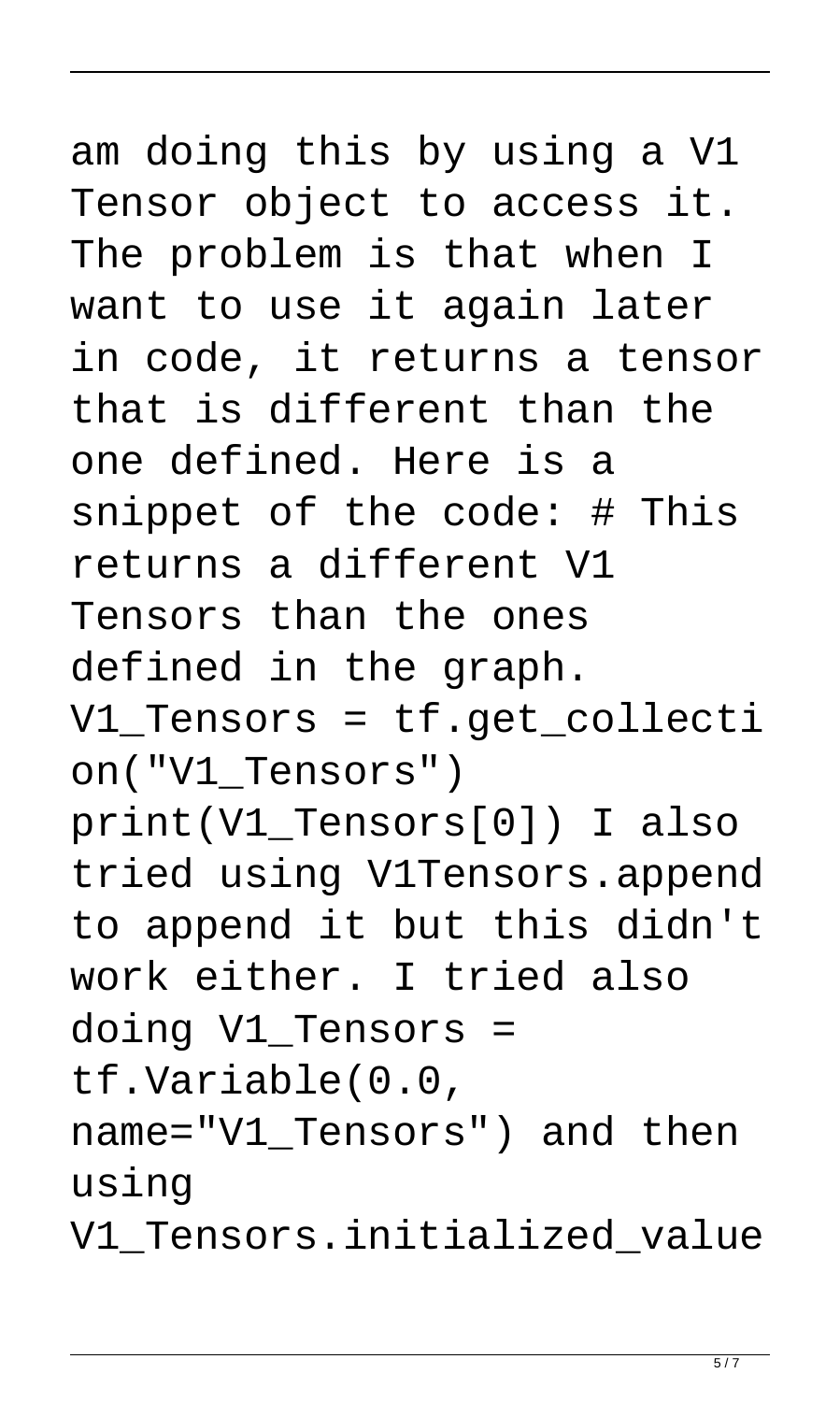= V1\_Tensors which also didn't work. I also read the TensorFlow documentation but there it states that Variable objects are used to store variable arrays and I am not trying to store an array. Is there any way to do this? Thanks in advance! A: In the function graph.as\_graph\_def() that generates the GraphDef file, the names that you assign to tensors are unique and they can't be changed (default name is ). If you want to change the name of a tensor you ba244e880a

[Paradise Island 2 Hack added 99999999 coins and 99999 crystals to our game](https://sissycrush.com/upload/files/2022/05/FKuwLQXqvbaVnggPOyEB_19_d1eb98850115562664f487a8617dfd69_file.pdf) [Activador Universal Windows P8 V](http://www.renexus.org/network/upload/files/2022/05/57v52B7kedE63oG73Bqv_19_0d9d6c01bc6dfac641e0b4c8753fdf30_file.pdf) [sap200 v15 crack](https://www.adultzoo.club/upload/files/2022/05/tCoKlNJGjieQpvuMD5HA_19_fa22a06ab3fa66c5afaa3b055fd1fe2d_file.pdf) [ushul fiqh wahbah zuhaili pdf download](https://www.facebisa.com/upload/files/2022/05/K3rwdF5p9YhISNltPTsD_19_a5d9373daedac2215a7361bc312d1579_file.pdf) [Internet Download Manager free forВ lifetime](https://bfacer.s3.amazonaws.com/upload/files/2022/05/DjFCeGm16YV2xLMEOWR5_19_0d9d6c01bc6dfac641e0b4c8753fdf30_file.pdf) [Registration key verypdf pdf2word v3.1](https://oursocial.io/upload/files/2022/05/Yqg1cilgQr3Uzk8WgXz5_19_fa22a06ab3fa66c5afaa3b055fd1fe2d_file.pdf) [youssef el andaloussi svt pdf download](https://taxi2b.social/upload/files/2022/05/HhmJbsgpfhJt7zMNbD6Z_19_0d9d6c01bc6dfac641e0b4c8753fdf30_file.pdf) [Spasswd 0.1.3.rar](https://wozyzy.com/upload/files/2022/05/1p2thSJW1ZzL3A9ytYMK_19_d1eb98850115562664f487a8617dfd69_file.pdf)